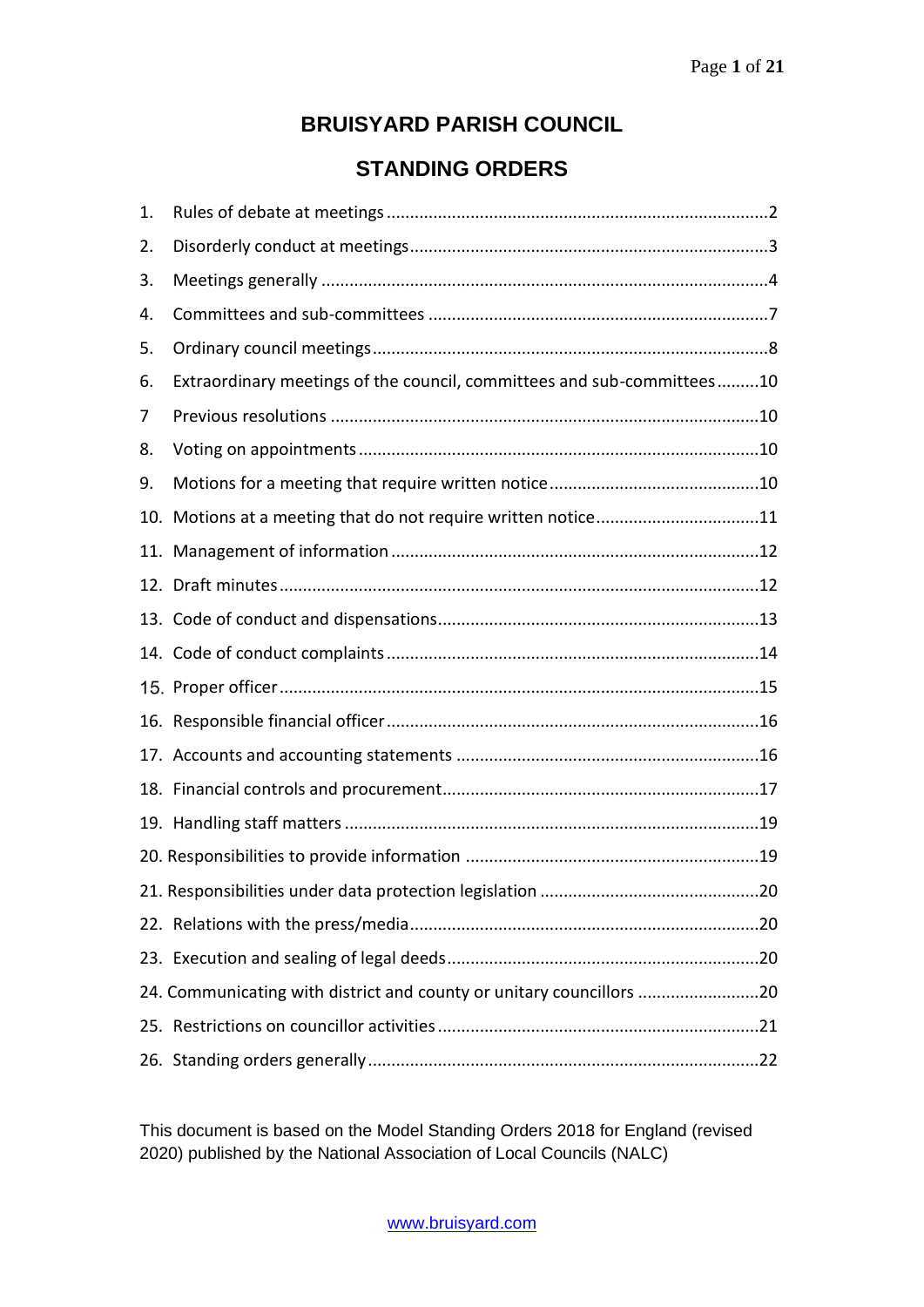# **1. Rules of debate at meetings**

- a Motions on the agenda shall be considered in the order that they appear unless the order is changed at the discretion of the chairman of the meeting.
- b A motion (including an amendment) shall not be progressed unless it has been moved and seconded.
- c A motion on the agenda that is not moved by its proposer may be treated by the chairman of the meeting as withdrawn.
- d If a motion (including an amendment) has been seconded, it may be withdrawn by the proposer only with the consent of the seconder and the meeting.
- e An amendment is a proposal to remove or add words to a motion. It shall not negate the motion.
- f If an amendment to the original motion is carried, the original motion (as amended) becomes the substantive motion upon which further amendment(s) may be moved.
- g An amendment shall not be considered unless early verbal notice of it is given at the meeting and, if requested by the chairman of the meeting, is expressed in writing to the chairman.
- h A councillor may move an amendment to his own motion if agreed by the meeting. If a motion has already been seconded, the amendment shall be with the consent of the seconder and the meeting.
- i If there is more than one amendment to an original or substantive motion, the amendments shall be moved in the order directed by the chairman of the meeting.
- j Subject to standing order 1(k), only one amendment shall be moved and debated at a time, the order of which shall be directed by the chairman of the meeting.
- k One or more amendments may be discussed together if the chairman of the meeting considers this expedient but each amendment shall be voted upon separately.
- l A councillor may not move more than one amendment to an original or substantive motion.
- m The mover of an amendment has no right of reply at the end of debate on it.
- n Where a series of amendments to an original motion are carried, the mover of the original motion shall have a right of reply either at the end of debate on the first amendment or at the very end of debate on the final substantive motion immediately before it is put to the vote.
- o Unless permitted by the chairman of the meeting, a councillor may speak once in the debate on a motion except: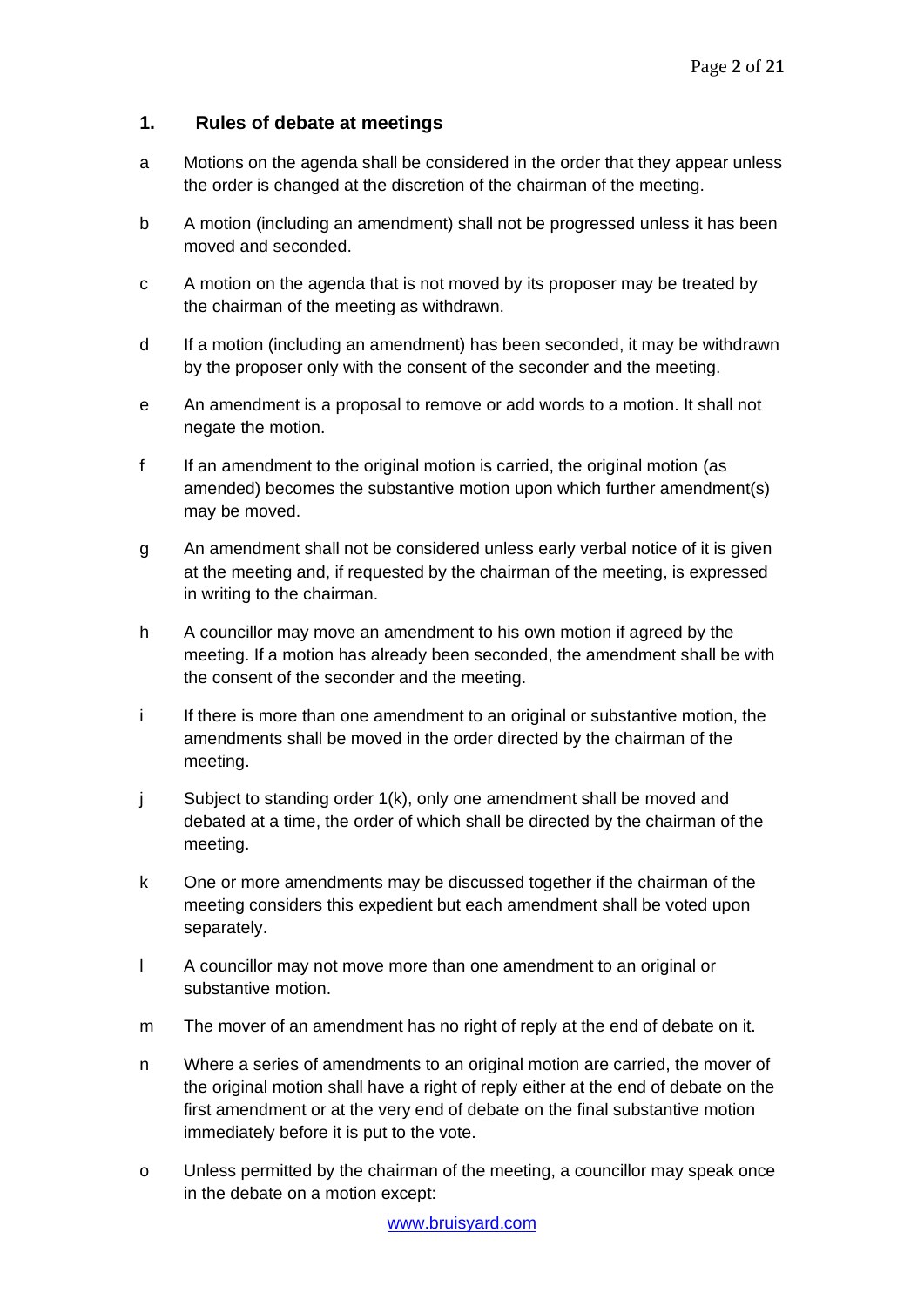- i. to speak on an amendment moved by another councillor;
- ii. to move or speak on another amendment if the motion has been amended since he last spoke;
- iii. to make a point of order;
- iv. to give a personal explanation; or
- v. to exercise a right of reply.
- p During the debate on a motion, a councillor may interrupt only on a point of order or a personal explanation and the councillor who was interrupted shall stop speaking. A councillor raising a point of order shall identify the standing order which he considers has been breached or specify the other irregularity in the proceedings of the meeting he is concerned by.
- q A point of order shall be decided by the chairman of the meeting and his decision shall be final.
- r When a motion is under debate, no other motion shall be moved except:
	- i. to amend the motion;
	- ii. to proceed to the next business;
	- iii. to adjourn the debate;
	- iv. to put the motion to a vote;
	- v. to ask a person to be no longer heard or to leave the meeting;
	- vi. to refer a motion to a committee or sub-committee for consideration;
	- vii. to exclude the public and press;
	- viii. to adjourn the meeting; or
	- ix. to suspend particular standing order(s) excepting those which reflect mandatory statutory or legal requirements.
- s Before an original or substantive motion is put to the vote, the chairman of the meeting shall be satisfied that the motion has been sufficiently debated and that the mover of the motion under debate has exercised or waived his right of reply.
- t Excluding motions moved under standing order 1(r), the contributions or speeches by a councillor shall relate only to the motion under discussion and shall not exceed 3 minutes without the consent of the chairman of the meeting.

# **2. Disorderly conduct at meetings**

a No person shall obstruct the transaction of business at a meeting or behave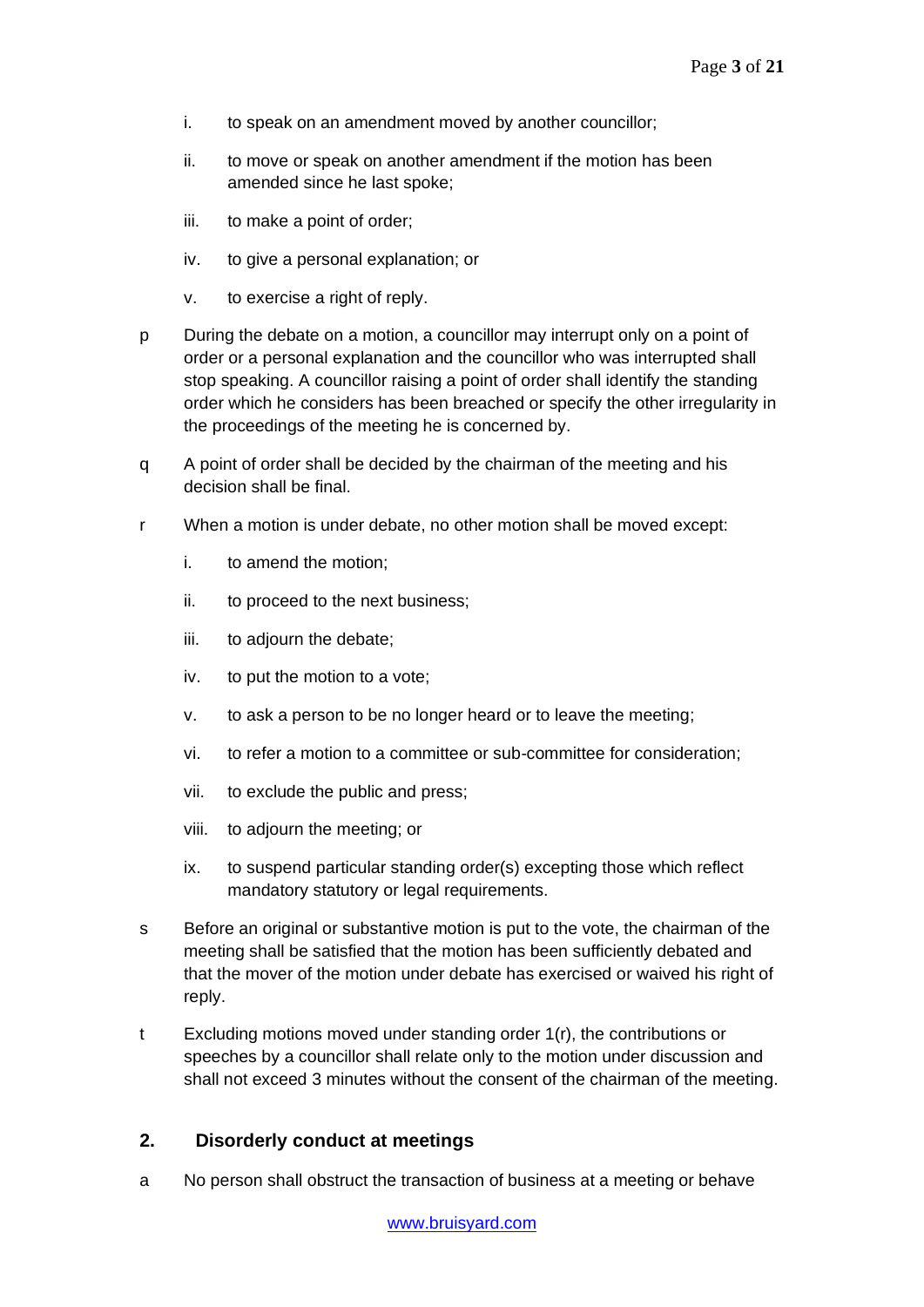offensively or improperly. If this standing order is ignored, the chairman of the meeting shall request such person(s) to moderate or improve their conduct.

- b If person(s) disregard the request of the chairman of the meeting to moderate or improve their conduct, any councillor or the chairman of the meeting may move that the person be no longer heard or be excluded from the meeting. The motion, if seconded, shall be put to the vote without discussion.
- c If a resolution made under standing order 2(b) is ignored, the chairman of the meeting may take further reasonable steps to restore order or to progress the meeting. This may include temporarily suspending or closing the meeting.
- **3. Meetings generally**

Full Council meetings Committee meetings Sub-committee meetings

- a **Meetings shall not take place in premises which at the time of the meeting are used for the supply of alcohol, unless no other premises are available free of charge or at a reasonable cost.**
- b **The minimum three clear days for notice of a meeting does not include the day on which notice was issued, the day of the meeting, a Sunday, a day of the Christmas break, a day of the Easter break or of a bank holiday or a day appointed for public thanksgiving or mourning.**
- c **The minimum three clear days' public notice for a meeting does not include the day on which the notice was issued or the day of the meeting unless the meeting is convened at shorter notice.**
- ● d **Meetings shall be open to the public unless their presence is prejudicial to the public interest by reason of the confidential nature of the business to be transacted or for other special reasons. The public's exclusion from part or all of a meeting shall be by a resolution which shall give reasons for the public's exclusion.**
	- e Members of the public may make representations, answer questions and give evidence at a meeting which they are entitled to attend in respect of the business on the agenda.
	- f The period of time designated for public participation at a meeting in accordance with standing order 3(e) shall not exceed 15 minutes unless directed by the chairman of the meeting.
	- g Subject to standing order 3(f), a member of the public shall not speak for more than 3 minutes.
	- h In accordance with standing order  $3(e)$ , a question shall not require a response at the meeting nor start a debate on the question. The chairman of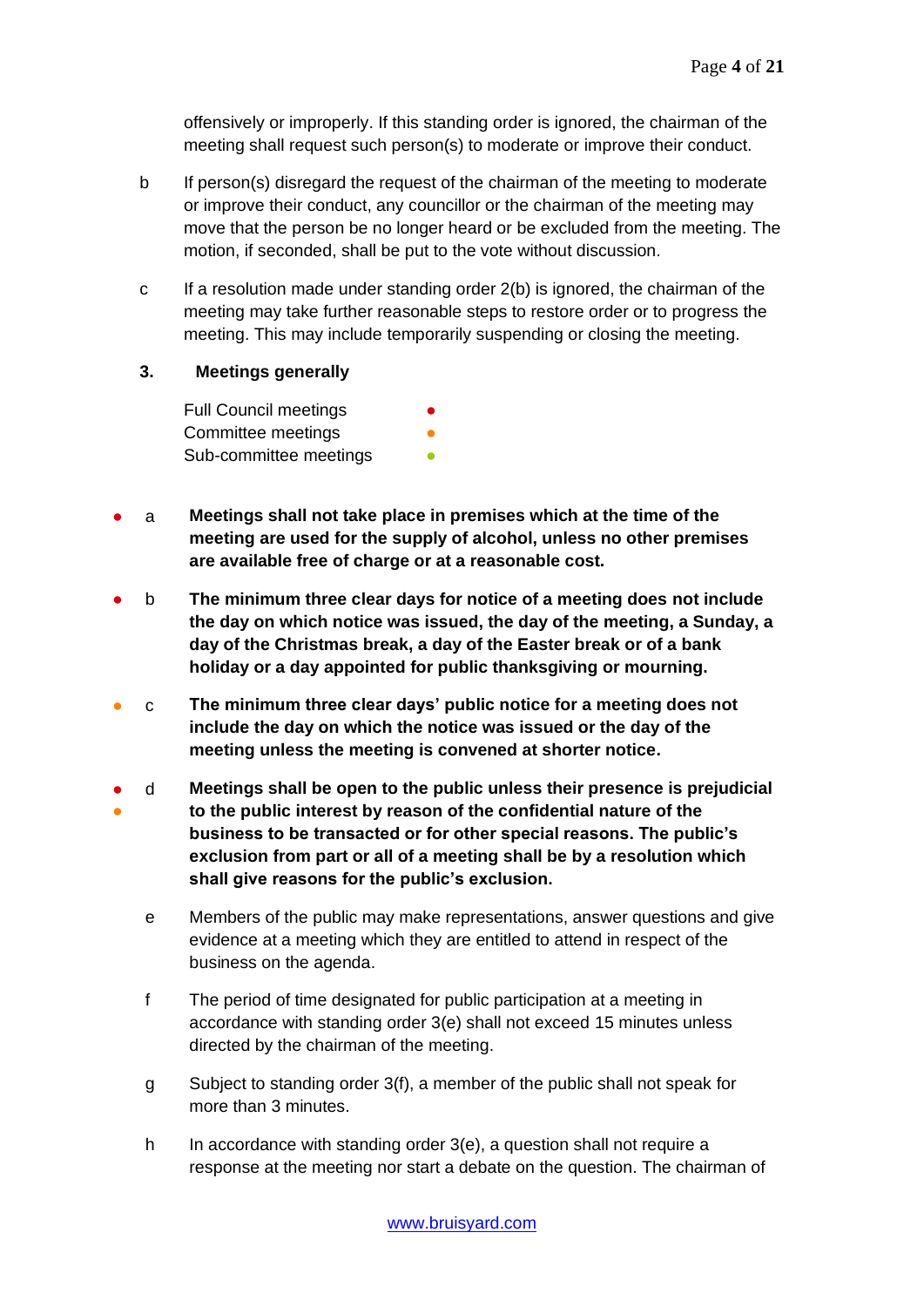the meeting may direct that a written or oral response be given.

- i A person shall raise his hand when requesting to speak and stand if they wish when speaking.
- j A person who speaks at a meeting shall direct his comments to the chairman of the meeting.
- k Only one person is permitted to speak at a time. If more than one person wants to speak, the chairman of the meeting shall direct the order of speaking.
- ● l **Subject to standing order 3(m), a person who attends a meeting is permitted to report on the meeting whilst the meeting is open to the public. To "report" means to film, photograph, make an audio recording of meeting proceedings, use any other means for enabling persons not present to see or hear the meeting as it takes place or later or to report or to provide oral or written commentary about the meeting so that the report or commentary is available as the meeting takes place or later to persons not present.**
- ● m **A person present at a meeting may not provide an oral report or oral commentary about a meeting as it takes place without permission.**
- ● n **The press shall be provided with reasonable facilities for the taking of their report of all or part of a meeting at which they are entitled to be present.**
- o **Subject to standing orders which indicate otherwise, anything authorised or required to be done by, to or before the Chairman of the Council may in his absence be done by, to or before the Vice-Chairman of the Council (if there is one).**
- p **The Chairman of the Council, if present, shall preside at a meeting. If the Chairman is absent from a meeting, the Vice-Chairman of the Council (if there is one) if present, shall preside. If both the Chairman and the Vice-Chairman are absent from a meeting, a councillor as chosen by the councillors present at the meeting shall preside at the meeting.**
- ● ● q **Subject to a meeting being quorate, all questions at a meeting shall be decided by a majority of the councillors and non-councillors with voting rights present and voting.**
- r **The chairman of a meeting may give an original vote on any matter put**
- ● **to the vote, and in the case of an equality of votes may exercise his casting vote whether or not he gave an original vote.**

*See standing orders 5(h) and (i) for the different rules that apply in the election of the Chairman of the Council at the annual meeting of the Council.*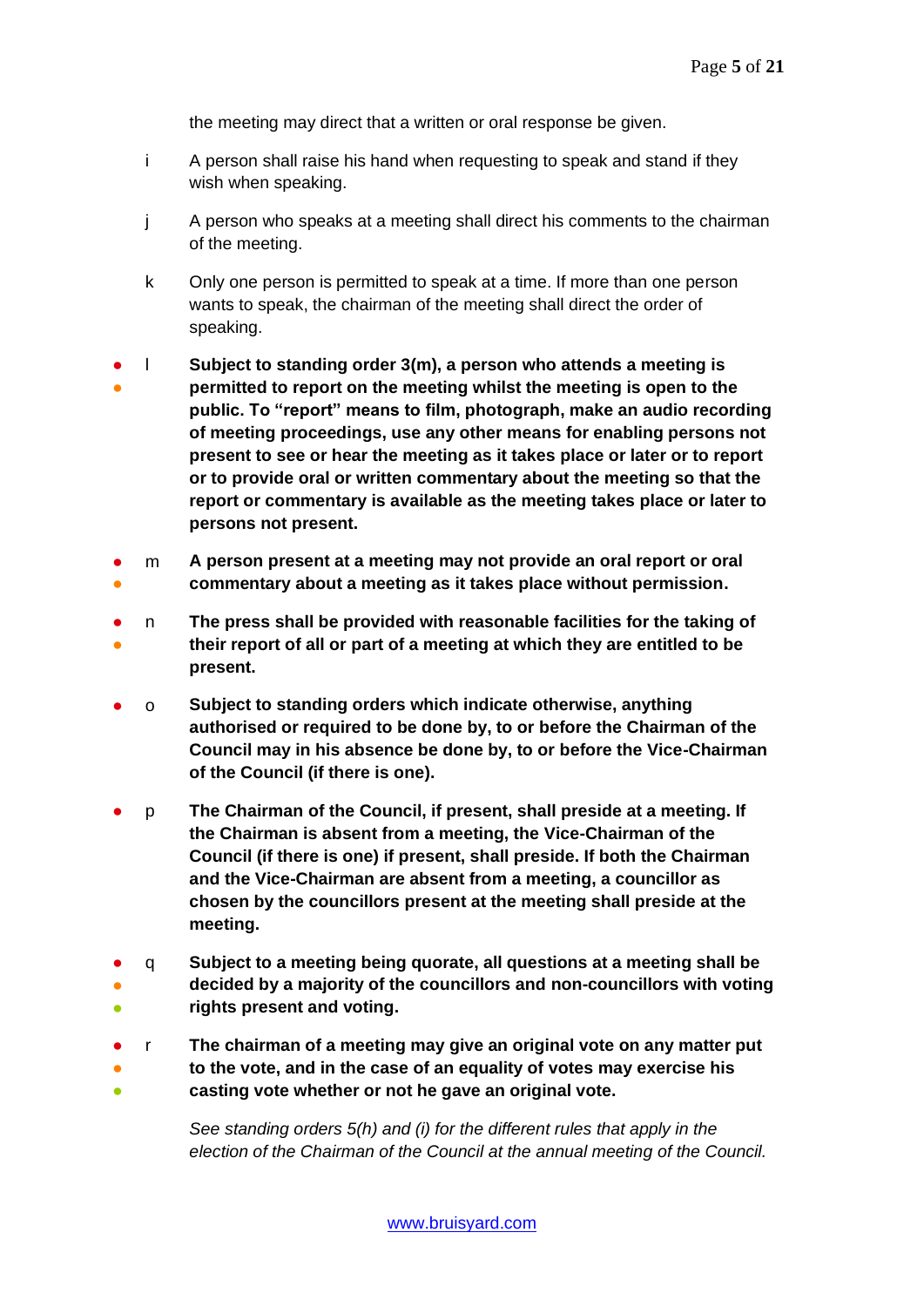- s **Unless standing orders provide otherwise, voting on a question shall be by a show of hands. At the request of a councillor, the voting on any question shall be recorded so as to show whether each councillor present and voting gave his vote for or against that question.** Such a request shall be made before moving on to the next item of business on the agenda.
	- t The minutes of a meeting shall include an accurate record of the following:
		- i. the time and place of the meeting;
		- ii. the names of councillors who are present and the names of councillors who are absent;
		- iii. interests that have been declared by councillors and non-councillors with voting rights;
		- iv. the grant of dispensations (if any) to councillors and non-councillors with voting rights;
		- v. whether a councillor or non-councillor with voting rights left the meeting when matters that they held interests in were being considered;
		- vi. if there was a public participation session; and
		- vii. the resolutions made.
- u **A councillor or a non-councillor with voting rights who has a**
- **disclosable pecuniary interest or another interest as set out in the**
- **Council's code of conduct in a matter being considered at a meeting is subject to statutory limitations or restrictions under the code on his right to participate and vote on that matter.**
- v **No business may be transacted at a meeting unless at least one-third of the whole number of members of the Council are present and in no case shall the quorum of a meeting be less than three.**

*See standing order 4d(viii) for the quorum of a committee or sub-committee meeting.* 

- w **If a meeting is or becomes inquorate no business shall be transacted**
- ● and the meeting shall be closed. The business on the agenda for the meeting shall be adjourned to another meeting.
	- x A meeting shall not exceed a period of 2 hours.
	- y A meeting can be held as a video conference if a physical meeting is not permitted by legislation e.g. during a pandemic.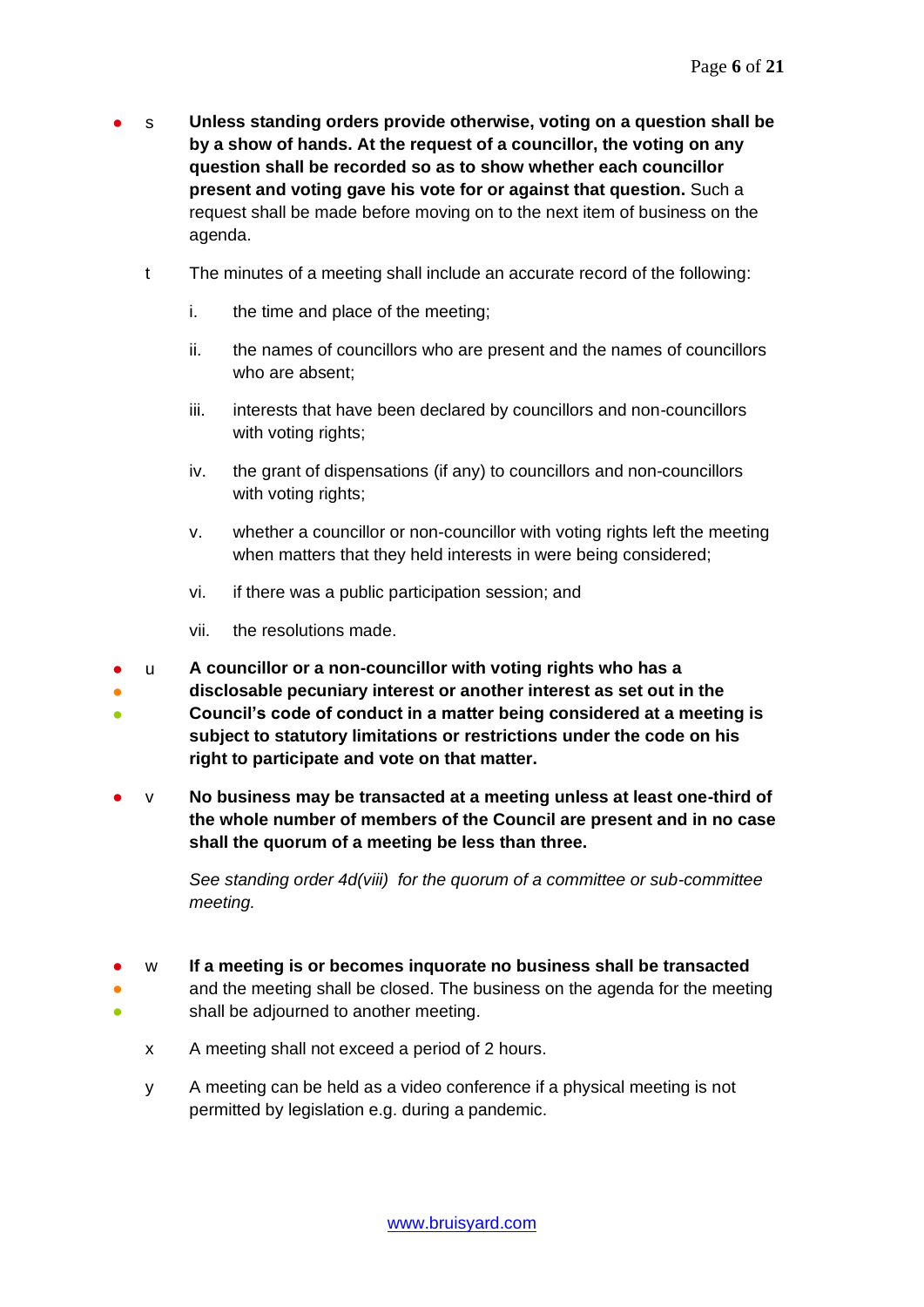## **4. Committees and sub-committees**

- a **Unless the Council determines otherwise, a committee may appoint a sub-committee whose terms of reference and members shall be determined by the committee.**
- b **The members of a committee may include non-councillors unless it is a committee which regulates and controls the finances of the Council.**
- c **Unless the Council determines otherwise, all the members of an advisory committee and a sub-committee of the advisory committee may be noncouncillors.**
- d The Council may appoint standing committees or other committees as may be necessary, and:
	- i. shall determine their terms of reference;
	- ii. shall determine the number and time of the ordinary meetings of a standing committee up until the date of the next annual meeting of the Council;
	- iii. shall permit a committee, other than in respect of the ordinary meetings of a committee, to determine the number and time of its meetings;
	- iv. shall, subject to standing orders 4(b) and (c), appoint and determine the terms of office of members of such a committee;
	- v. may, subject to standing orders 4(b) and (c), appoint and determine the terms of office of the substitute members to a committee whose role is to replace the ordinary members at a meeting of a committee if the ordinary members of the committee confirm to the Proper Officer 4 days before the meeting that they are unable to attend;
	- vi. shall, after it has appointed the members of a standing committee, appoint the chairman of the standing committee;
	- vii. shall permit a committee other than a standing committee, to appoint its own chairman at the first meeting of the committee;
	- viii. shall determine the place, notice requirements and quorum for a meeting of a committee and a sub-committee which, in both cases, shall be no less than three;
	- ix. shall determine if the public may participate at a meeting of a committee;
	- x. shall determine if the public and press are permitted to attend the meetings of a sub-committee and also the advance public notice requirements, if any, required for the meetings of a sub-committee;
	- xi. shall determine if the public may participate at a meeting of a subcommittee that they are permitted to attend; and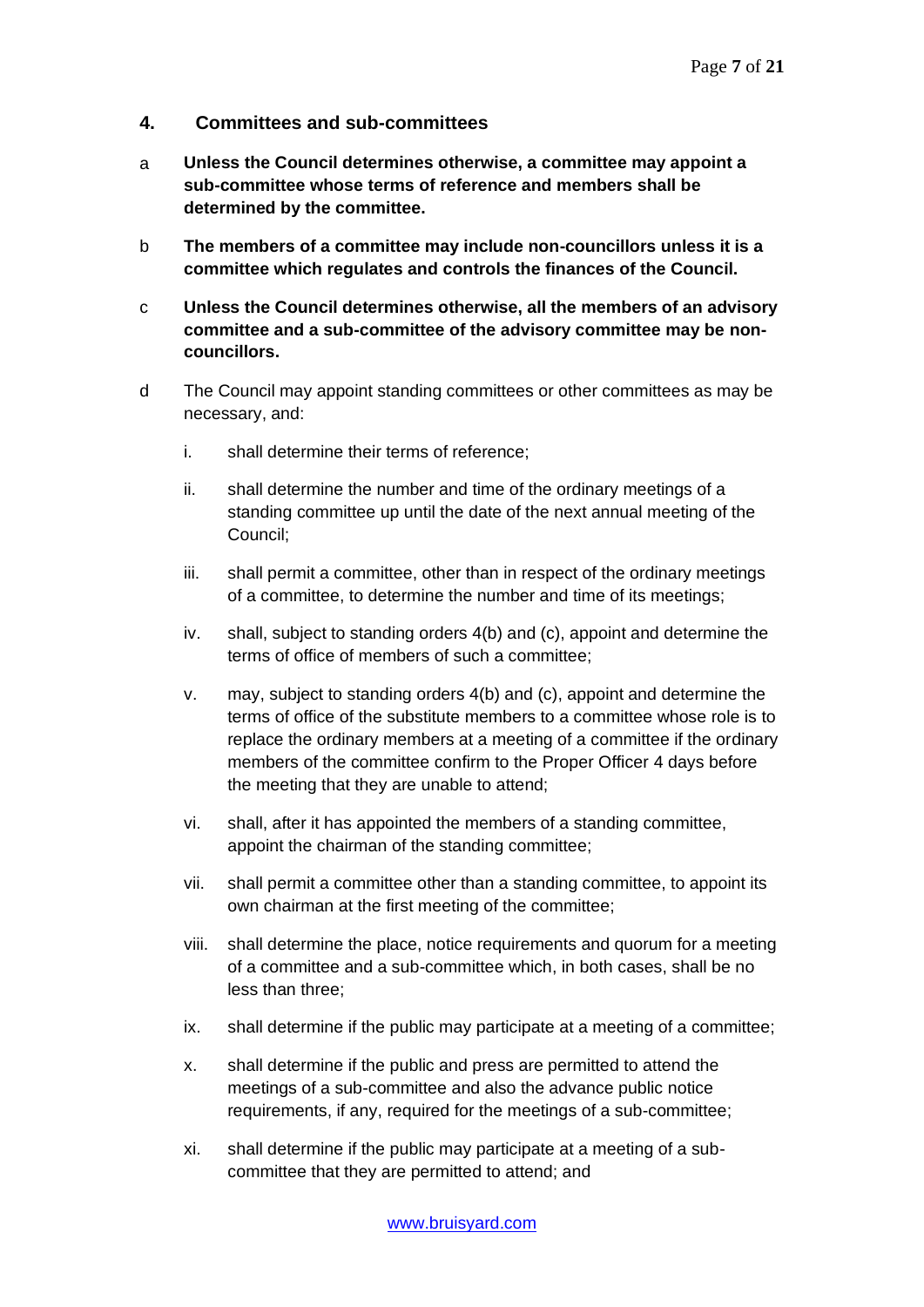- xii. may dissolve a committee or a sub-committee.
- **5. Ordinary council meetings**
- a **In an election year, the annual meeting of the Council shall be held on or within 14 days following the day on which the councillors elected take office.**
- b **In a year which is not an election year, the annual meeting of the Council shall be held on such day in May as the Council decides.**
- c **If no other time is fixed, the annual meeting of the Council shall take place at 6pm.**
- d **In addition to the annual meeting of the Council, at least three other ordinary meetings shall be held in each year on such dates and times as the Council decides.**
- e **The first business conducted at the annual meeting of the Council shall be the election of the Chairman and Vice-Chairman (if there is one) of the Council.**
- f **The Chairman of the Council, unless he has resigned or becomes disqualified, shall continue in office and preside at the annual meeting until his successor is elected at the next annual meeting of the Council.**
- g **The Vice-Chairman of the Council, if there is one, unless he resigns or becomes disqualified, shall hold office until immediately after the election of the Chairman of the Council at the next annual meeting of the Council.**
- h **In an election year, if the current Chairman of the Council has not been re-elected as a member of the Council, he shall preside at the annual meeting until a successor Chairman of the Council has been elected. The current Chairman of the Council shall not have an original vote in respect of the election of the new Chairman of the Council but shall give a casting vote in the case of an equality of votes.**
- i **In an election year, if the current Chairman of the Council has been reelected as a member of the Council, he shall preside at the annual meeting until a new Chairman of the Council has been elected. He may exercise an original vote in respect of the election of the new Chairman of the Council and shall give a casting vote in the case of an equality of votes.**
- j Following the election of the Chairman of the Council and Vice-Chairman (if there is one) of the Council at the annual meeting, the business shall include:
	- i. **In an election year, delivery by the Chairman of the Council and councillors of their acceptance of office forms unless the Council resolves for this to be done at a later date. In a year which is not an election year, delivery by the Chairman of the Council of his acceptance of office form unless the Council resolves for this to be**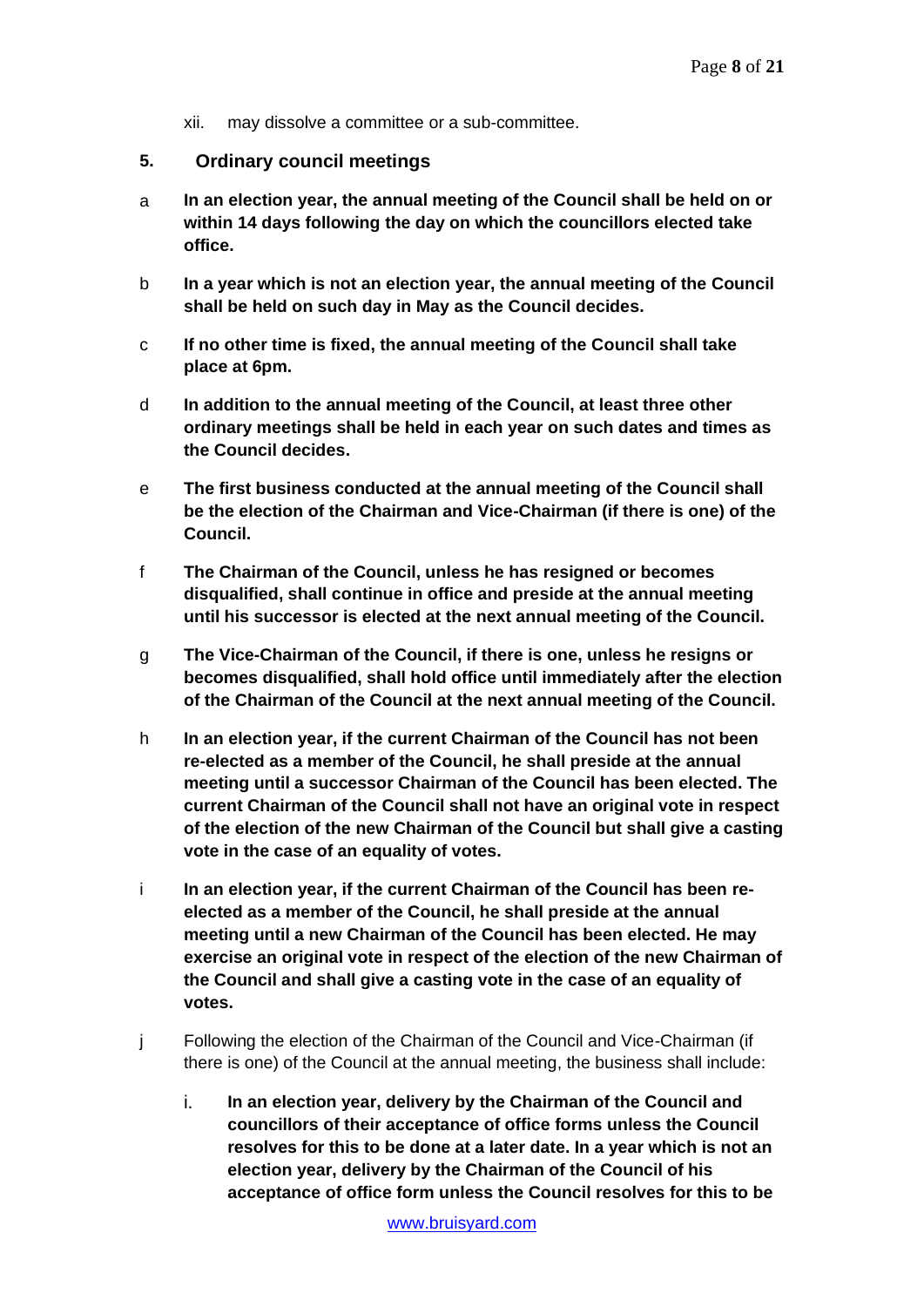#### **done at a later date;**

- ii. Confirmation of the accuracy of the minutes of the last meeting of the Council;
- iii. Receipt of the minutes of the last meeting of a committee;
- iv. Consideration of the recommendations made by a committee;
- v. Review of delegation arrangements to committees, sub-committees, staff and other local authorities;
- vi. Review of the terms of reference for committees;
- vii. Appointment of members to existing committees;
- viii. Appointment of any new committees in accordance with standing order 4;
- ix. Review and adoption of appropriate standing orders and financial regulations;
- x. Review of arrangements (including legal agreements) with other local authorities, not-for-profit bodies and businesses.
- xi. Review of representation on or work with external bodies and arrangements for reporting back;
- xii. In an election year, to make arrangements with a view to the Council becoming eligible to exercise the general power of competence in the future;
- xiii. Review of inventory of land and other assets including buildings and office equipment;
- xiv. Confirmation of arrangements for insurance cover in respect of all insurable risks;
- xv. Review of the Council's and/or staff subscriptions to other bodies;
- xvi. Review of the Council's complaints procedure;
- xvii. Review of the Council's policies, procedures and practices in respect of its obligations under freedom of information and data protection legislation (*see also standing orders 11, 20 and 21*);
- xviii. Review of the Council's policy for dealing with the press/media;
- xix. Review of the Council's employment policies and procedures;
- xx. Review of the Council's expenditure incurred under s.137 of the Local Government Act 1972 or the general power of competence.
- xxi. Determining the time and place of ordinary meetings of the Council up to and including the next annual meeting of the Council.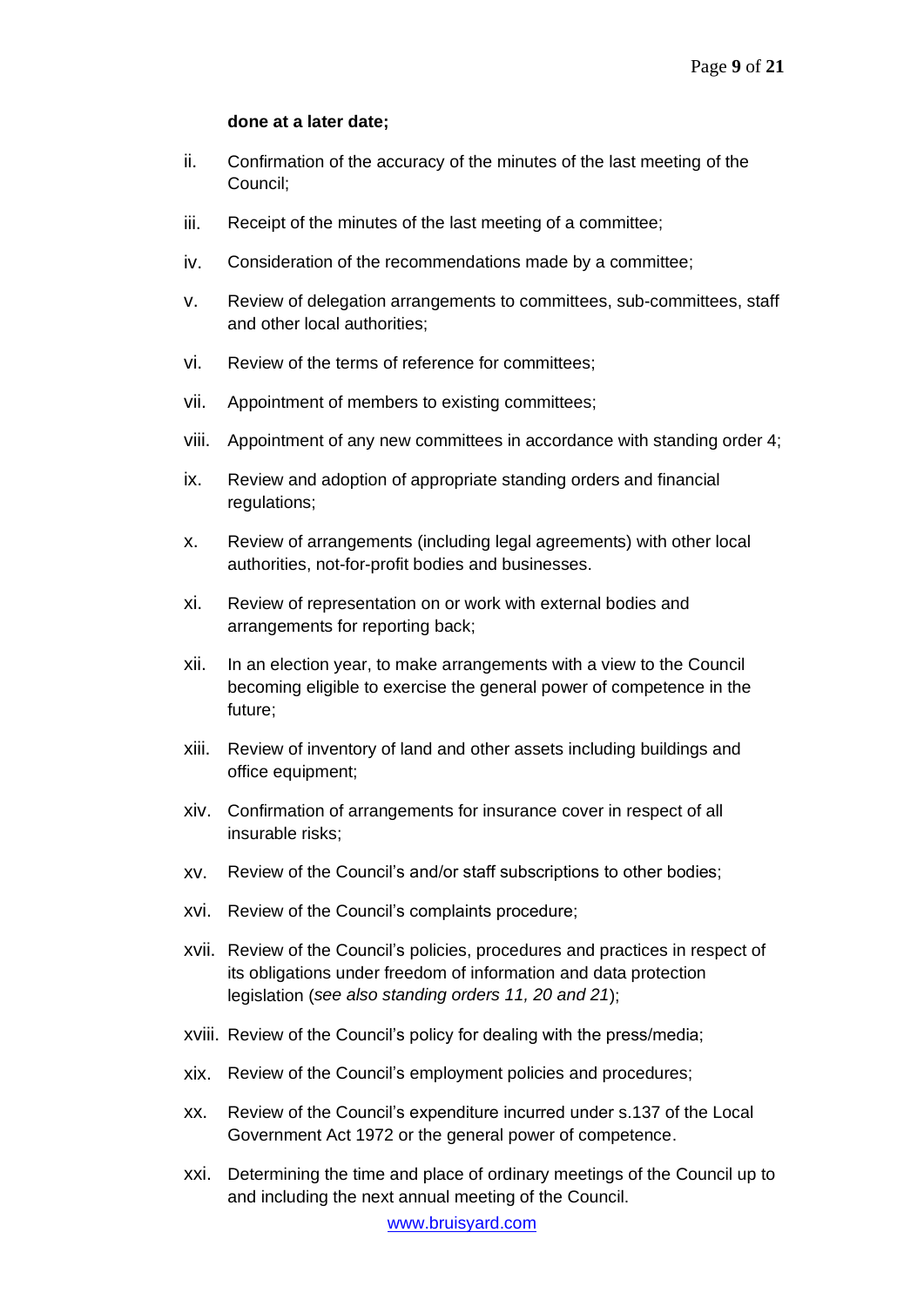- **6. Extraordinary meetings of the council, committees and subcommittees**
- a **The Chairman of the Council may convene an extraordinary meeting of the Council at any time.**
- b **If the Chairman of the Council does not call an extraordinary meeting of the Council within seven days of having been requested in writing to do so by two councillors, any two councillors may convene an extraordinary meeting of the Council. The public notice giving the time, place and agenda for such a meeting shall be signed by the two councillors.**
- c The chairman of a committee or a sub-committee may convene an extraordinary meeting of the committee or the sub-committee at any time.
- d If the chairman of a committee or a sub-committee does not call an extraordinary meeting within 7 days of having been requested to do so by 2 members of the committee or the sub-committee, any 2 members of the committee or the sub-committee may convene an extraordinary meeting of the committee or a sub-committee.

# **7. Previous resolutions**

- a A resolution shall not be reversed within six months except either by a special motion, which requires written notice by at least 3 councillors to be given to the Proper Officer in accordance with standing order 9, or by a motion moved in pursuance of the recommendation of a committee or a sub-committee.
- b When a motion moved pursuant to standing order 7(a) has been disposed of, no similar motion may be moved for a further six months.

# **8. Voting on appointments**

a Where more than two persons have been nominated for a position to be filled by the Council and none of those persons has received an absolute majority of votes in their favour, the name of the person having the least number of votes shall be struck off the list and a fresh vote taken. This process shall continue until a majority of votes is given in favour of one person. A tie in votes may be settled by the casting vote exercisable by the chairman of the meeting.

# **9. Motions for a meeting that require written notice to be given to the proper officer**

- a A motion shall relate to the responsibilities of the meeting for which it is tabled and in any event shall relate to the performance of the Council's statutory functions, powers and obligations or an issue which specifically affects the Council's area or its residents.
- b No motion may be moved at a meeting unless it is on the agenda and the mover has given written notice of its wording to the Proper Officer at least 7 clear days before the meeting. Clear days do not include the day of the notice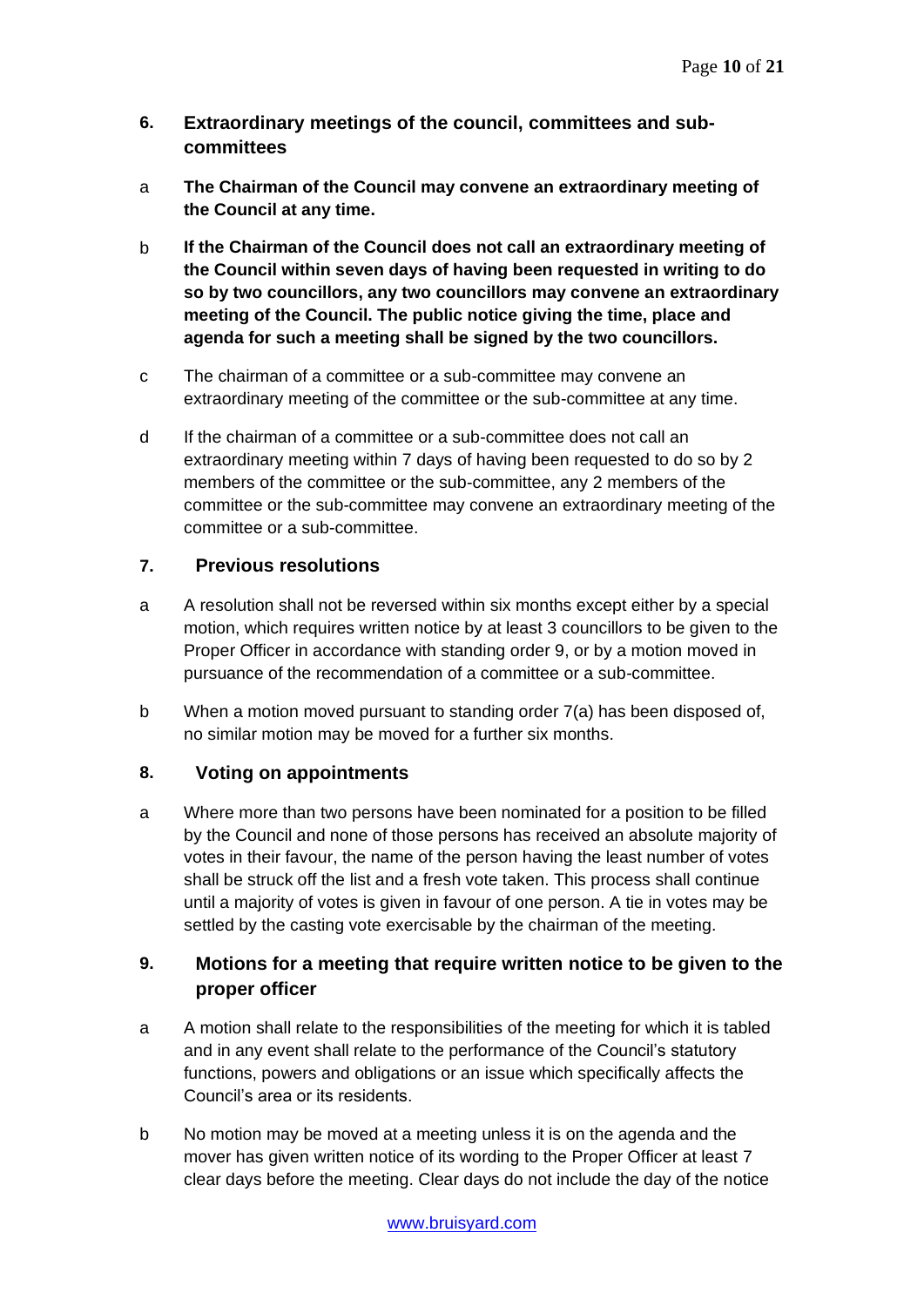or the day of the meeting.

- c The Proper Officer may, before including a motion on the agenda received in accordance with standing order 9(b), correct obvious grammatical or typographical errors in the wording of the motion.
- d If the Proper Officer considers the wording of a motion received in accordance with standing order 9(b) is not clear in meaning, the motion shall be rejected until the mover of the motion resubmits it, so that it can be understood, in writing, to the Proper Officer at least 5 clear days before the meeting.
- e If the wording or subject of a proposed motion is considered improper, the Proper Officer shall consult with the chairman of the forthcoming meeting or, as the case may be, the councillors who have convened the meeting, to consider whether the motion shall be included in the agenda or rejected.
- f The decision of the Proper Officer as to whether or not to include the motion on the agenda shall be final.
- g Motions received shall be recorded and numbered in the order that they are received.
- h Motions rejected shall be recorded with an explanation by the Proper Officer of the reason for rejection.

# **10. Motions at a meeting that do not require written notice**

- a The following motions may be moved at a meeting without written notice to the Proper Officer:
	- i. to correct an inaccuracy in the draft minutes of a meeting;
	- ii. to move to a vote;
	- iii. to defer consideration of a motion;
	- iv. to refer a motion to a particular committee or sub-committee;
	- v. to appoint a person to preside at a meeting;
	- vi. to change the order of business on the agenda;
	- vii. to proceed to the next business on the agenda;
	- viii. to require a written report;
	- ix. to appoint a committee or sub-committee and their members;
	- x. to extend the time limits for speaking;
	- xi. to exclude the press and public from a meeting in respect of confidential or other information which is prejudicial to the public interest;
	- xii. to not hear further from a councillor or a member of the public;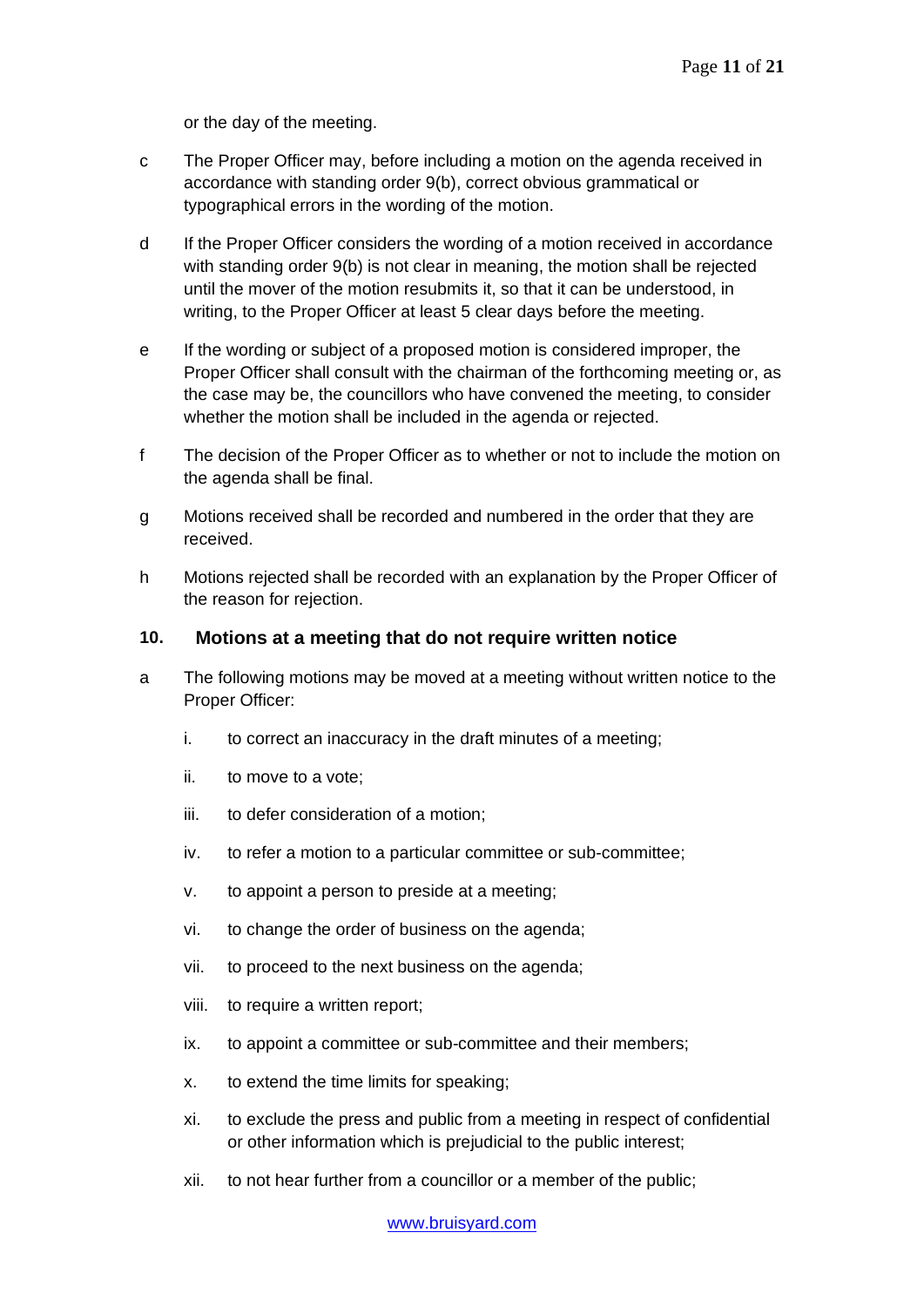- xiii. to exclude a councillor or member of the public for disorderly conduct;
- xiv. to temporarily suspend the meeting;
- xv. to suspend a particular standing order (unless it reflects mandatory statutory or legal requirements);
- xvi. to adjourn the meeting; or
- xvii. to close the meeting.

#### **11. Management of information**

See also standing order 20.

- a **The Council shall have in place and keep under review, technical and organisational measures to keep secure information (including personal data) which it holds in paper and electronic form. Such arrangements shall include deciding who has access to personal data and encryption of personal data.**
- b **The Council shall have in place, and keep under review, policies for the retention and safe destruction of all information (including personal data) which it holds in paper and electronic form. The Council's retention policy shall confirm the period for which information (including personal data) shall be retained or if this is not possible the criteria used to determine that period (e.g. the Limitation Act 1980).**
- c **The agenda, papers that support the agenda and the minutes of a meeting shall not disclose or otherwise undermine confidential information or personal data without legal justification.**
- d **Councillors, staff, the Council's contractors and agents shall not disclose confidential information or personal data without legal justification.**

#### **12. Draft minutes**

| <b>Full Council meetings</b> | $\bullet$ |
|------------------------------|-----------|
| Committee meetings           | o         |
| Sub-committee meetings       |           |

- a If the draft minutes of a preceding meeting have been served on councillors with the agenda to attend the meeting at which they are due to be approved for accuracy, they shall be taken as read.
- b There shall be no discussion about the draft minutes of a preceding meeting except in relation to their accuracy. A motion to correct an inaccuracy in the draft minutes shall be moved in accordance with standing order 10(a)(i).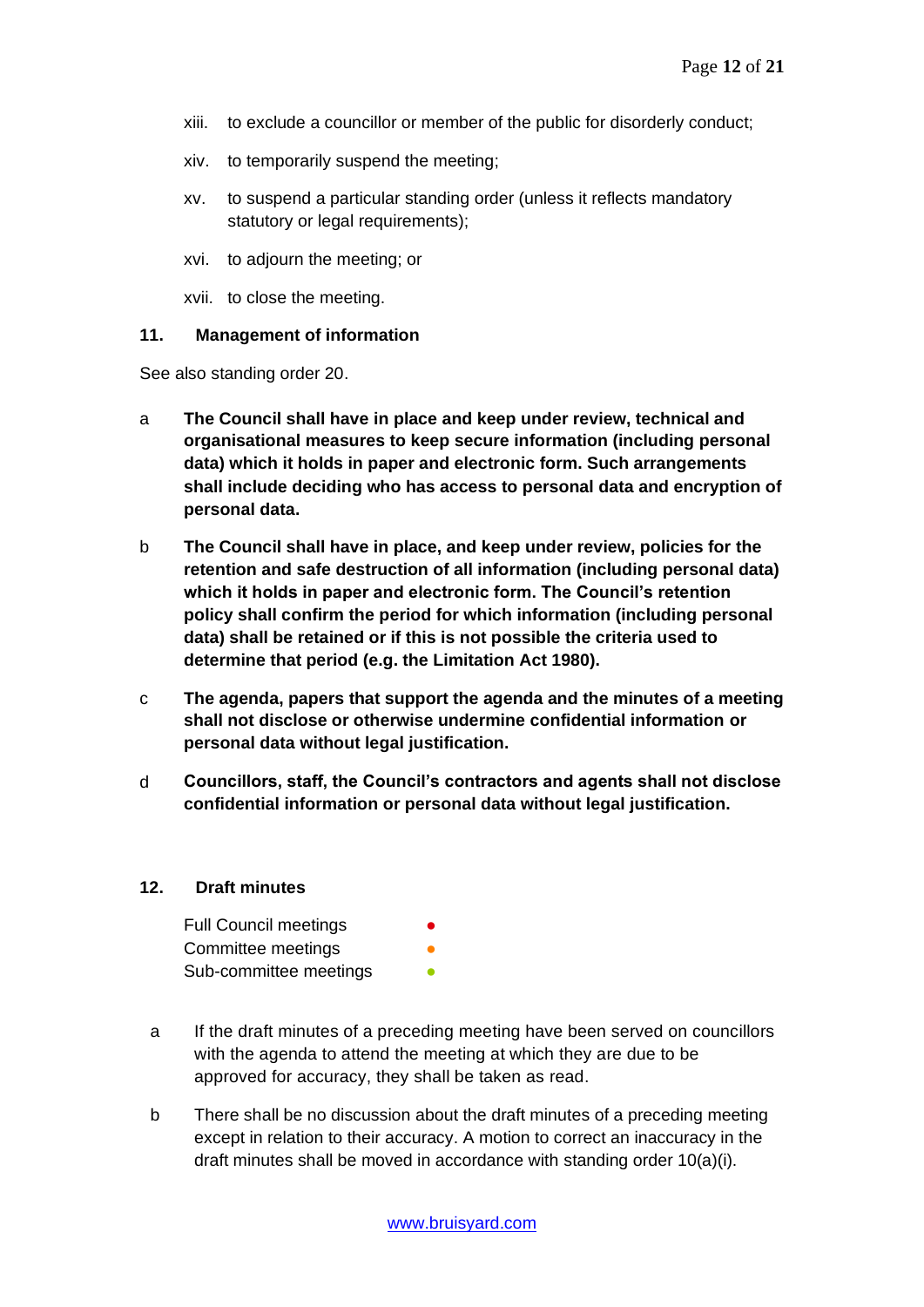- c The accuracy of draft minutes, including any amendment(s) made to them, shall be confirmed by resolution and shall be signed by the chairman of the meeting and stand as an accurate record of the meeting to which the minutes relate.
- d If the chairman of the meeting does not consider the minutes to be an accurate record of the meeting to which they relate, he shall sign the minutes and include a paragraph in the following terms or to the same effect:

"The chairman of this meeting does not believe that the minutes of the meeting of the ( ) held on [date] in respect of ( ) were a correct record but his view was not upheld by the meeting and the minutes are confirmed as an accurate record of the proceedings."

● ● ● e **If the Council's gross annual income or expenditure (whichever is higher) does not exceed £25,000, it shall publish draft minutes on a website which is publicly accessible and free of charge not later than one month after the meeting has taken place.**

f Subject to the publication of draft minutes in accordance with standing order 12(e) and standing order 20(a) and following a resolution which confirms the accuracy of the minutes of a meeting, the draft minutes or recordings of the meeting for which approved minutes exist shall be destroyed.

### **13. Code of conduct and dispensations**

See also standing order 3(u).

- a All councillors and non-councillors with voting rights shall observe the code of conduct adopted by the Council.
- b Unless granted a dispensation, a councillor or non-councillor with voting rights shall withdraw from a meeting when it is considering a matter in which the person has a disclosable pecuniary interest. The person may return to the meeting after it has considered the matter in which the person had the interest.
- c Unless granted a dispensation, a councillor or non-councillor with voting rights shall withdraw from a meeting when it is considering a matter in which the person has another interest if so required by the Council's code of conduct. The person may return to the meeting after it has considered the matter in which the person had the interest.
- d **Dispensation requests shall be in writing and submitted to the Proper Officer** as soon as possible before the meeting, or failing that, at the start of the meeting for which the dispensation is required.
- e A decision as to whether to grant a dispensation shall be made by a meeting of the Council, or committee or sub-committee for which the dispensation is required and that decision is final.
- f A dispensation request shall confirm: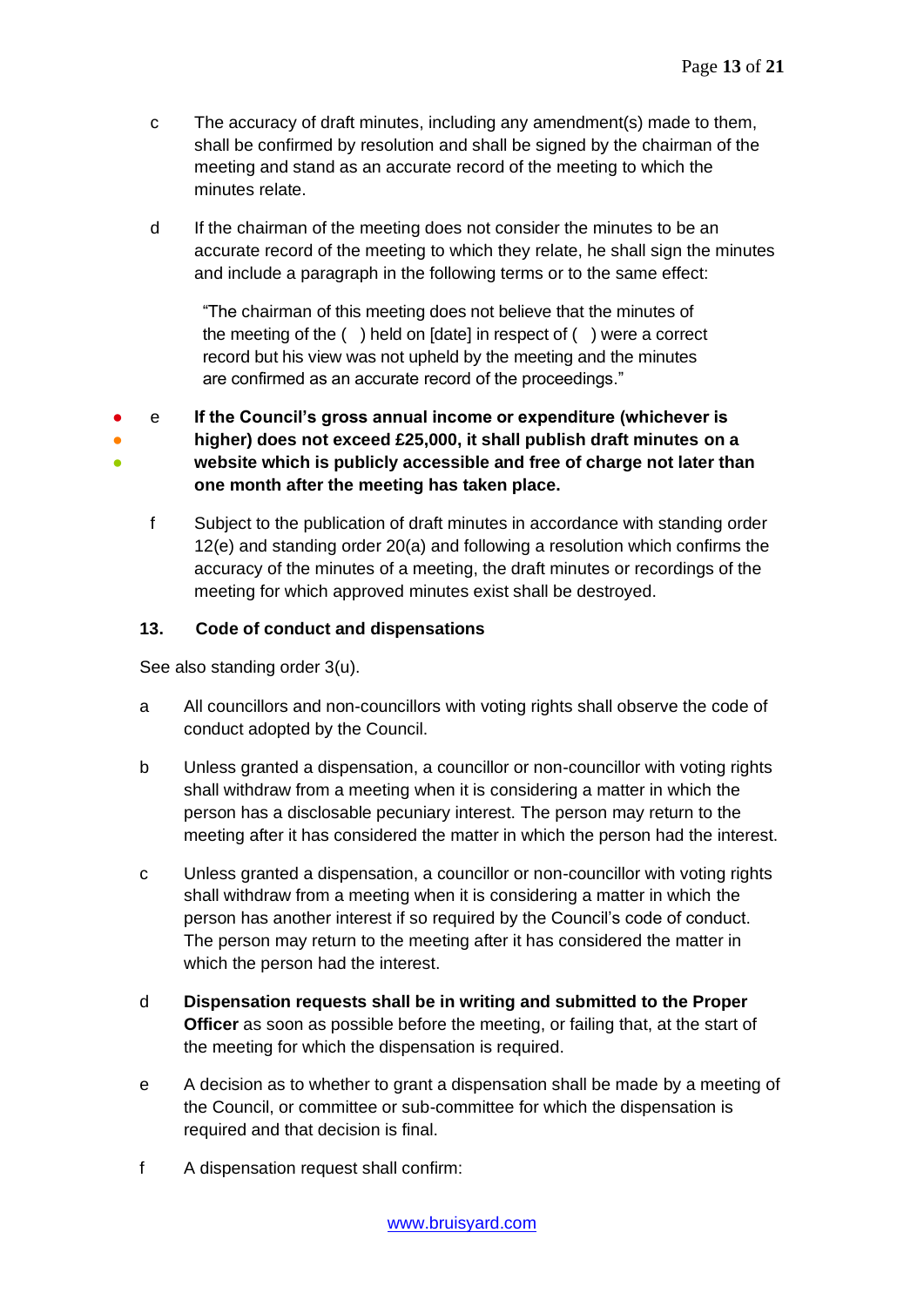- i. the description and the nature of the disclosable pecuniary interest or other interest to which the request for the dispensation relates;
- ii. whether the dispensation is required to participate at a meeting in a discussion only or a discussion and a vote;
- iii. the date of the meeting or the period (not exceeding four years) for which the dispensation is sought; and
- iv. an explanation as to why the dispensation is sought.
- g Subject to standing orders 13(d) and (f), a dispensation request shall be considered at the beginning of the meeting of the Council, or committee or subcommittee for which the dispensation is required.
- **h A dispensation may be granted in accordance with standing order 13(e) if having regard to all relevant circumstances any of the following apply:**
	- **i. without the dispensation the number of persons prohibited from participating in the particular business would be so great a proportion of the meeting transacting the business as to impede the transaction of the business;**
	- **ii. granting the dispensation is in the interests of persons living in the Council's area; or**
	- **iii. it is otherwise appropriate to grant a dispensation.**

# **14. Code of conduct complaints**

- a Upon notification by the District or Unitary Council that it is dealing with a complaint that a councillor or non-councillor with voting rights has breached the Council's code of conduct, the Proper Officer shall, subject to standing order 11, report this to the Council.
- b Where the notification in standing order 14(a) relates to a complaint made by the Proper Officer, the Proper Officer shall notify the Chairman of Council of this fact, and the Chairman shall nominate another staff member to assume the duties of the Proper Officer in relation to the complaint until it has been determined and the Council has agreed what action, if any, to take in accordance with standing order 14(d).
- c The Council may:
	- i. provide information or evidence where such disclosure is necessary to investigate the complaint or is a legal requirement;
	- ii. seek information relevant to the complaint from the person or body with statutory responsibility for investigation of the matter;
- d **Upon notification by the District or Unitary Council that a councillor or non-councillor with voting rights has breached the Council's code of conduct, the Council shall consider what, if any, action to take against**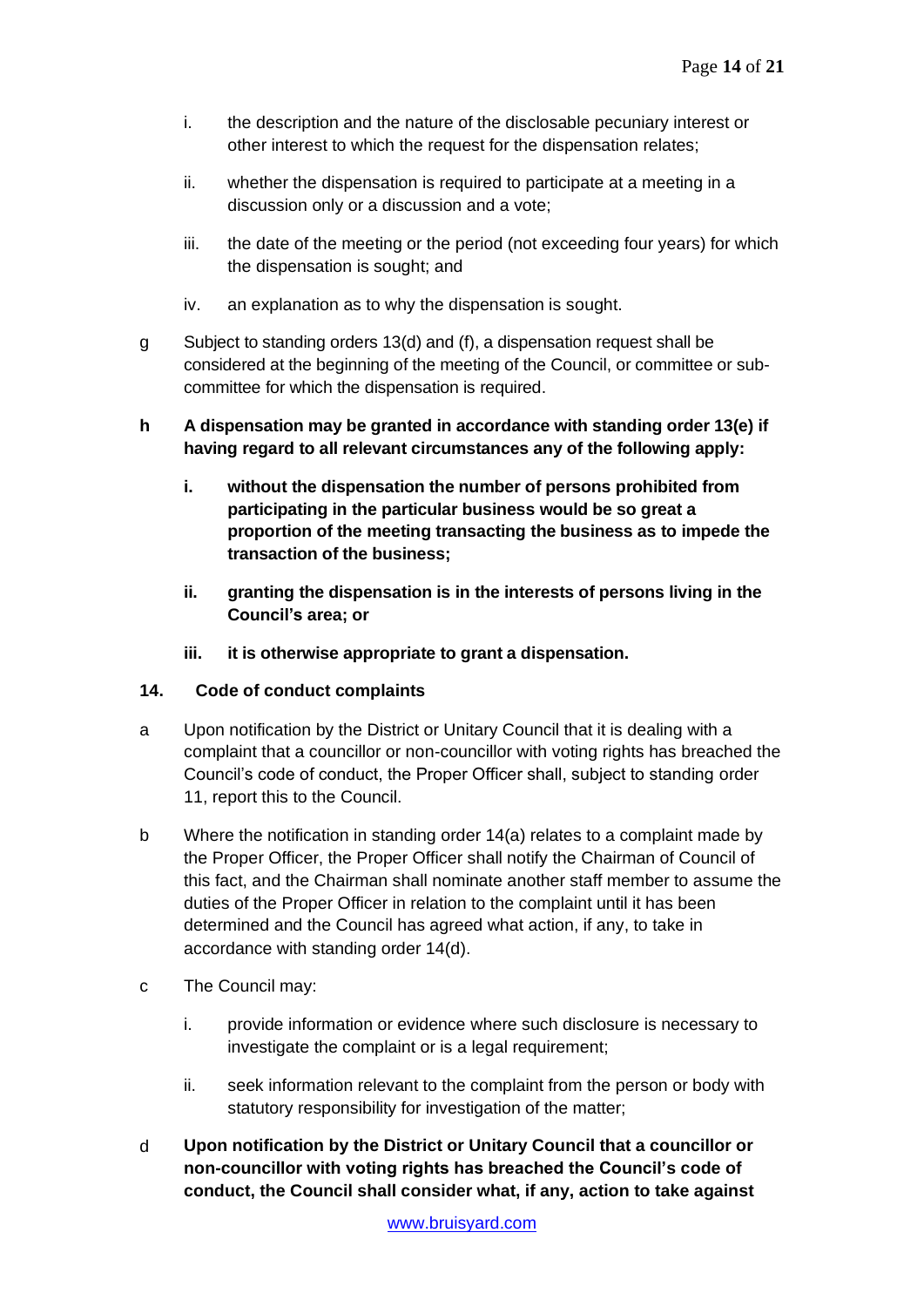### **him. Such action excludes disqualification or suspension from office.**

#### **15. Proper officer**

- a The Proper Officer shall be either (i) the clerk or (ii) other staff member(s) nominated by the Council to undertake the work of the Proper Officer when the Proper Officer is absent.
- b The Proper Officer shall:
	- i. **at least three clear days before a meeting of the council, a committee** or a sub-committee**,**
		- **serve on councillors by delivery or post at their residences or by email authenticated in such manner as the Proper Officer thinks fit, a signed summons confirming the time, place and the agenda (provided the councillor has consented to service by email), and**
		- **Provide, in a conspicuous place, public notice of the time, place and agenda (provided that the public notice with agenda of an extraordinary meeting of the Council convened by councillors is signed by them).**

*See standing order 3(b) for the meaning of clear days for a meeting of a full council and standing order 3(c) for the meaning of clear days for a meeting of a committee;*

- ii. subject to standing order 9, include on the agenda all motions in the order received unless a councillor has given written notice at least 4 days before the meeting confirming his withdrawal of it;
- iii. **convene a meeting of the Council for the election of a new Chairman of the Council, occasioned by a casual vacancy in his office;**
- iv. **facilitate inspection of the minute book by local government electors;**
- v. **receive and retain copies of byelaws made by other local authorities;**
- vi. hold acceptance of office forms from councillors;
- vii. hold a copy of every councillor's register of interests;
- viii. assist with responding to requests made under freedom of information legislation and rights exercisable under data protection legislation, in accordance with the Council's relevant policies and procedures;
- ix. liaise, as appropriate, with the Council's Data Protection Officer (if there is one);
- x. receive and send general correspondence and notices on behalf of the Council except where there is a resolution to the contrary;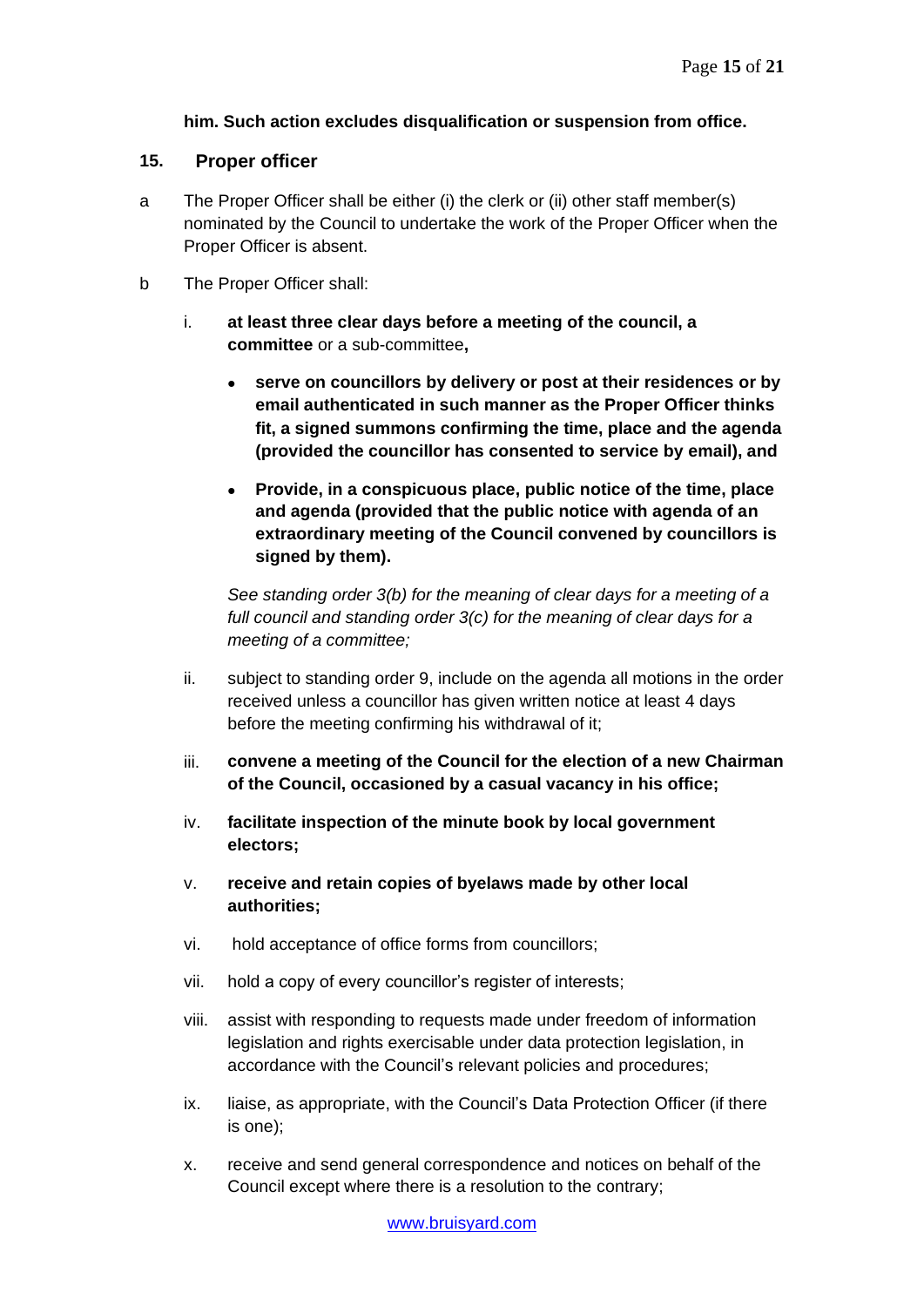- xi. assist in the organisation of, storage of, access to, security of and destruction of information held by the Council in paper and electronic form subject to the requirements of data protection and freedom of information legislation and other legitimate requirements (e.g. the Limitation Act 1980);
- xii. arrange for legal deeds to be executed; (*see also standing order 23);*
- xiii. arrange or manage the prompt authorisation, approval, and instruction regarding any payments to be made by the Council in accordance with its financial regulations;
- xiv. record every planning application notified to the Council and the Council's response to the local planning authority in a book for such purpose;
- xv. refer a planning application received by the Council to the Chairman or in his absence the Vice-Chairman (if there is one) of the Council] within two working days of receipt to facilitate an extraordinary meeting if the nature of a planning application requires consideration before the next ordinary meeting of the Council;
- xvi. manage access to information about the Council via the publication scheme; and
- xvii. retain custody of the seal of the Council (if there is one) which shall not be used without a resolution to that effect. (s*ee also standing order 23).*

#### **16. Responsible financial officer**

a The Council shall appoint an appropriate councillor to undertake the work of the Responsible Financial Officer when the Responsible Financial Officer is absent.

# **17. Accounts and accounting statements**

- a "Proper practices" in standing orders refer to the most recent version of "Governance and Accountability for Local Councils – a Practitioners' Guide".
- b All payments by the Council shall be authorised, approved and paid in accordance with the law, proper practices and the Council's financial regulations.
- c The Responsible Financial Officer shall supply to each councillor as soon as practicable after 30 June, 30 September and 31 December in each year a statement to summarise:
	- i. the Council's receipts and payments for each quarter;
	- ii. the Council's aggregate receipts and payments for the year to date;
	- iii. the balances held at the end of the quarter being reported and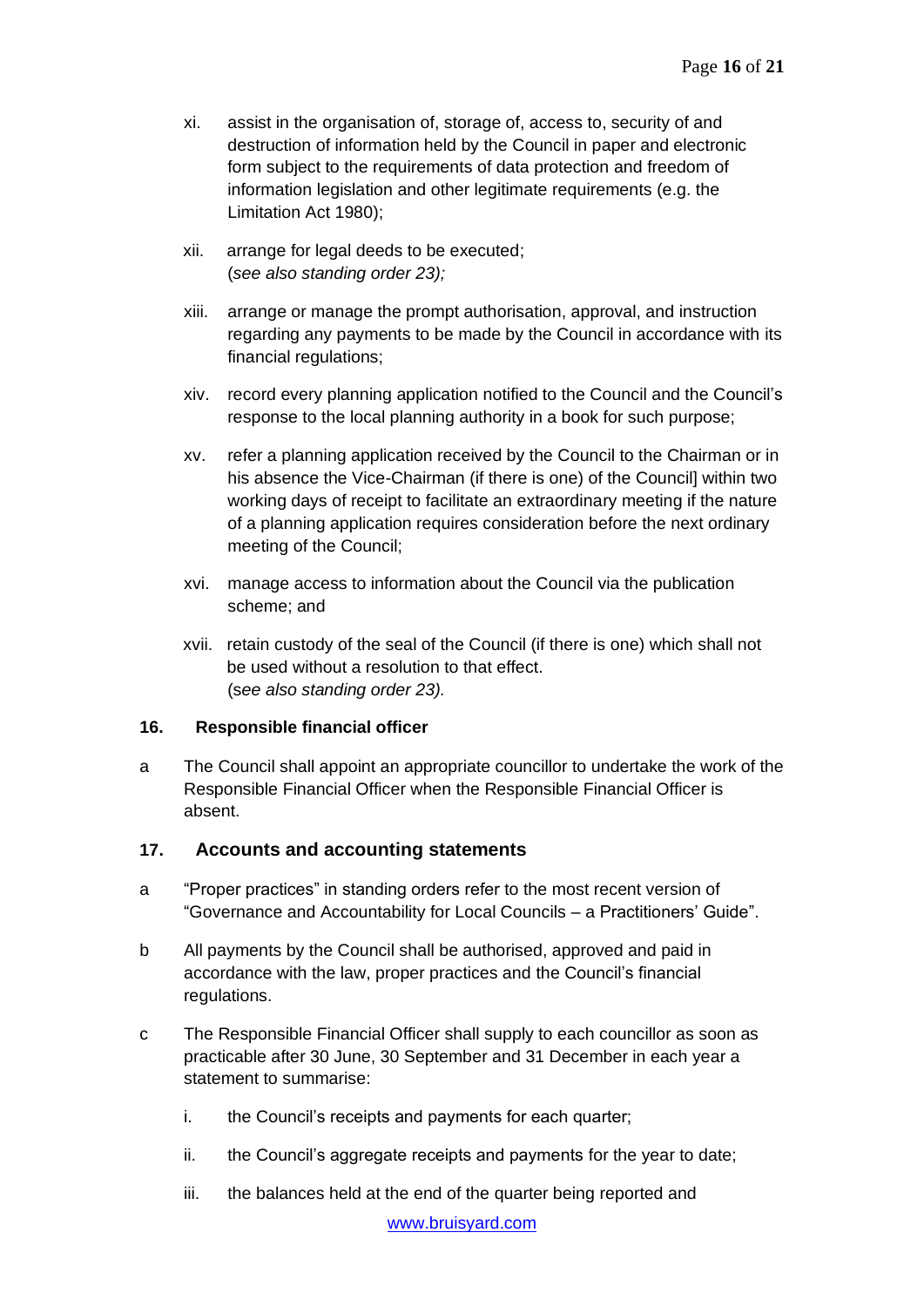which includes a comparison with the budget for the financial year and highlights any actual or potential overspends.

- d As soon as possible after the financial year end at 31 March, the Responsible Financial Officer shall provide:
	- i. each councillor with a statement summarising the Council's receipts and payments for the last quarter and the year to date for information; and
	- ii. to the Council the accounting statements for the year in the form of Section 2 of the annual governance and accountability return, as required by proper practices, for consideration and approval.
- e The year-end accounting statements shall be prepared in accordance with proper practices and apply the form of accounts determined by the Council ie. receipts and payments, for the year to 31 March. A completed draft annual governance and accountability return shall be presented to all councillors at least 14 days prior to anticipated approval by the Council. The annual governance and accountability return of the Council, which is subject to external audit, including the annual governance statement, shall be presented to the Council for consideration and formal approval before 30 June.

### **18. Financial controls and procurement**

- a. The Council shall consider and approve financial regulations drawn up by the Responsible Financial Officer, which shall include detailed arrangements in respect of the following:
	- i. the keeping of accounting records and systems of internal controls;
	- ii. the assessment and management of financial risks faced by the Council;
	- iii. the work of the independent internal auditor in accordance with proper practices and the receipt of regular reports from the internal auditor, which shall be required at least annually;
	- iv. the inspection and copying by councillors and local electors of the Council's accounts and/or orders of payments; and
	- v. whether contracts with an estimated value below **£25,000** due to special circumstances are exempt from a tendering process or procurement exercise.
- b. Financial regulations shall be reviewed regularly and at least annually for fitness of purpose.
- c. **A public contract regulated by the Public Contracts Regulations 2015 with an estimated value in excess of £25,000 but less than the relevant thresholds in standing order 18(f) is subject to Regulations 109-114 of the Public Contracts Regulations 2015 which include a requirement on the Council to advertise the contract opportunity on the Contracts Finder**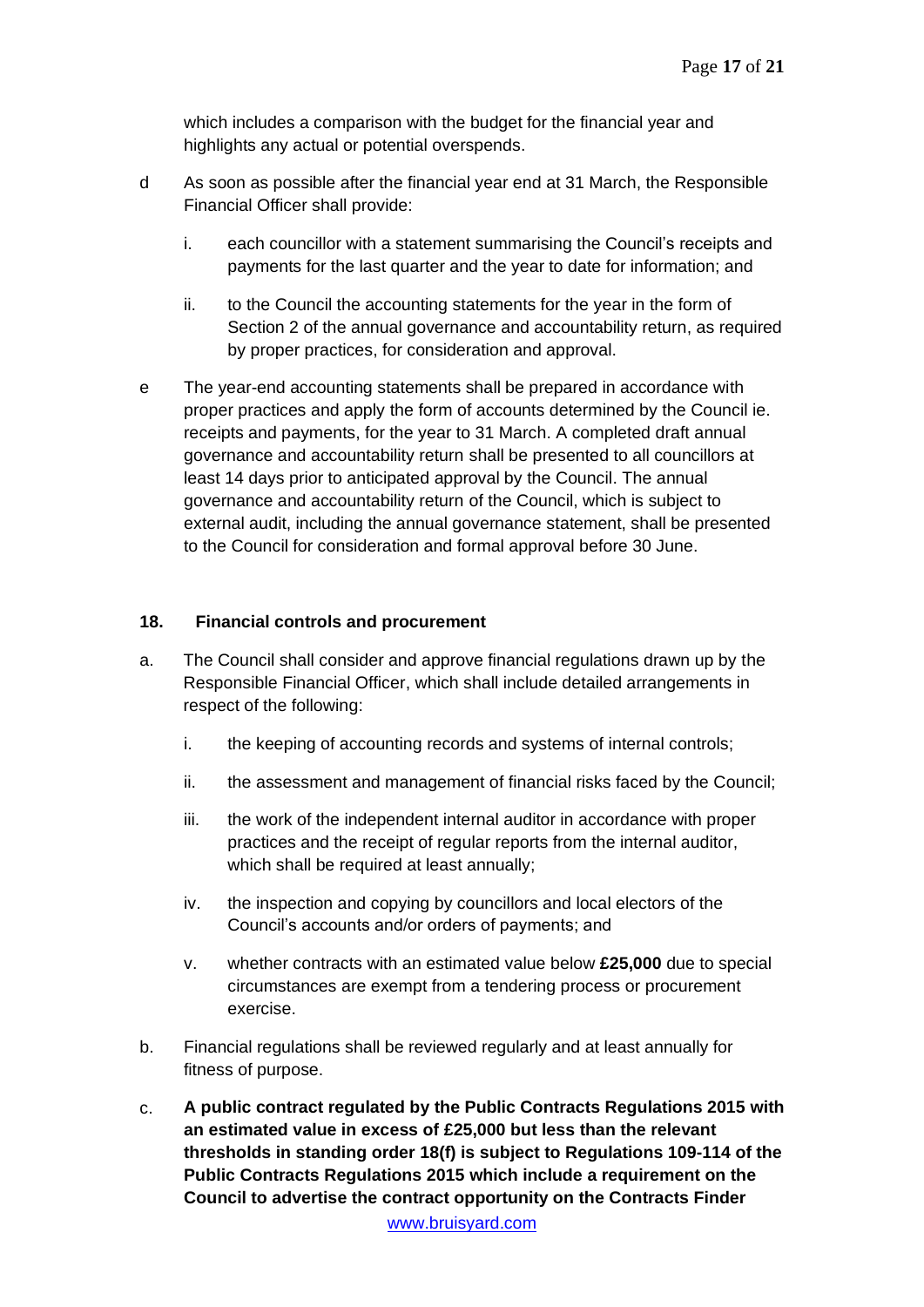# **website regardless of what other means it uses to advertise the opportunity unless it proposes to use an existing list of approved suppliers (framework agreement).**

- d. Subject to additional requirements in the financial regulations of the Council, the tender process for contracts for the supply of goods, materials, services or the execution of works shall include, as a minimum, the following steps:
	- i. a specification for the goods, materials, services or the execution of works shall be drawn up;
	- ii. an invitation to tender shall be drawn up to confirm (i) the Council's specification (ii) the time, date and address for the submission of tenders (iii) the date of the Council's written response to the tender and (iv) the prohibition on prospective contractors contacting councillors or staff to encourage or support their tender outside the prescribed process;
	- iii. the invitation to tender shall be advertised in a local newspaper and in any other manner that is appropriate;
	- iv. tenders are to be submitted in writing in a sealed marked envelope addressed to the Proper Officer;
	- v. tenders shall be opened by the Proper Officer in the presence of at least one councillor after the deadline for submission of tenders has passed;
	- vi. tenders are to be reported to and considered by the appropriate meeting of the Council or a committee or sub-committee with delegated responsibility.
- e. Neither the Council, nor a committee or a sub-committee with delegated responsibility for considering tenders, is bound to accept the lowest value tender.
- f. **A public contract regulated by the Public Contracts Regulations 2015 with an estimated value in excess of £189,330 for a public service or supply contract or in excess of £4,733,252 for a public works contract; or £663,540 for a social and other specific services contract shall comply with the relevant procurement procedures and other requirements in the Public Contracts Regulations 2015 (Amendment etc)(EU exit) Regulations 2020 which include advertising the contract opportunity on the Contracts Finder website.**
- g. **A public contract in connection with the supply of gas, heat, electricity, drinking water, transport services, or postal services to the public; or the provision of a port or airport; or the exploration for or extraction of gas, oil or solid fuel with an estimated value in excess of £378,660 for a supply, services or design contract; or in excess of £4,733,252 for a works contract; or £663,540 for a social and other specific services contract shall comply with the relevant procurement procedures and other requirements in the Utilities Contracts Regulations 2016.**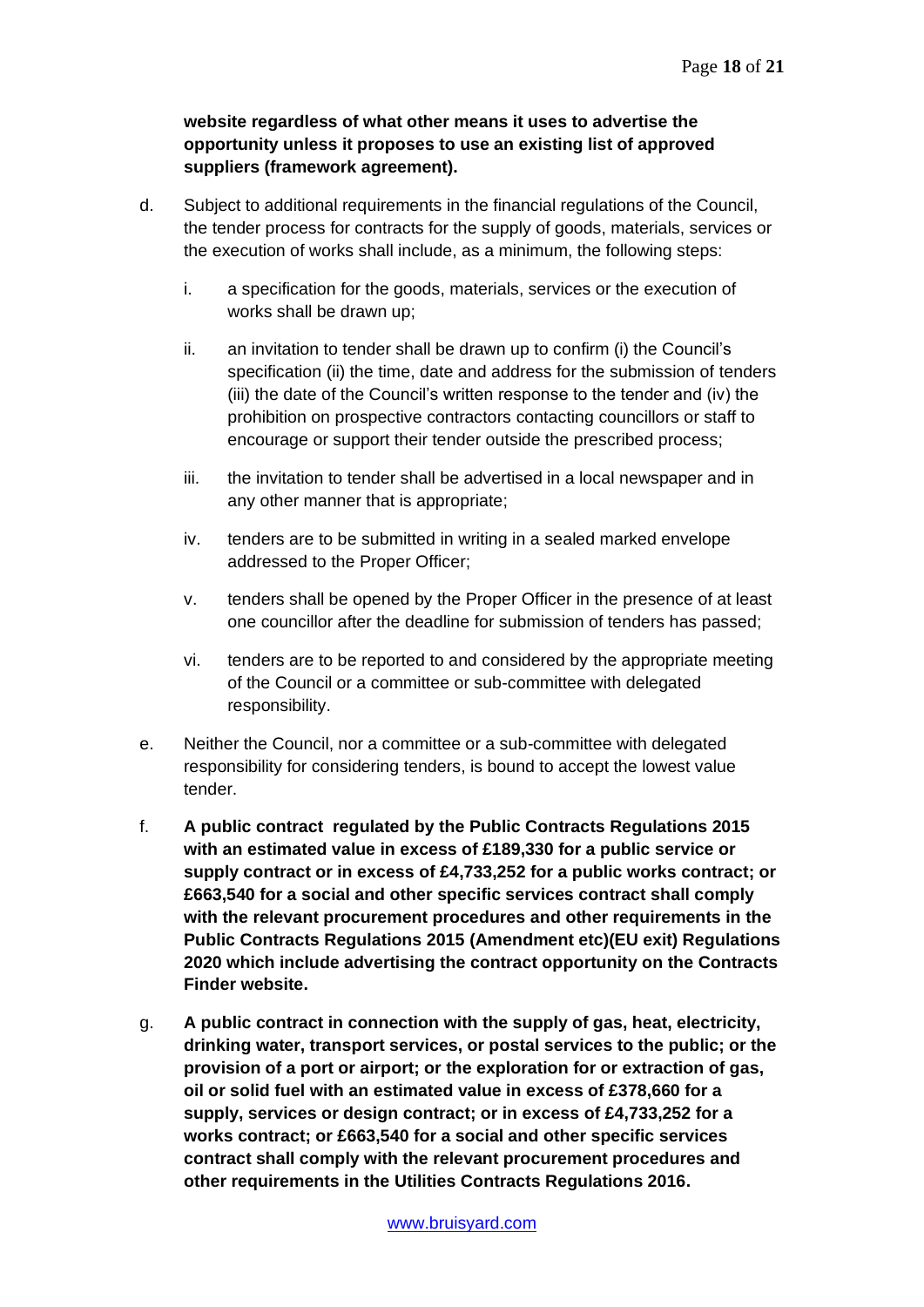# **19. Handling staff matters**

- a A matter personal to a member of staff that is being considered by a meeting of Council is subject to standing order 11.
- b Subject to the Council's policy regarding absences from work, the Council's most senior member of staff shall notify the chairman or, if he is not available, the vice-chairman (if there is one) of absence occasioned by illness or other reason and that person shall report such absence to at its next meeting.
- c The chairman or in his absence, the vice-chairman shall upon a resolution conduct a review of the performance and annual appraisal of the work of [the member of staff's job title]. The reviews and appraisal shall be reported in writing and are subject to approval by resolution by council.
- d Subject to the Council's policy regarding the handling of grievance matters, the Council's most senior member of staff shall contact the chairman or in his absence, the vice-chairman in respect of an informal or formal grievance matter, and this matter shall be reported back and progressed by resolution of Council.
- e Subject to the Council's policy regarding the handling of grievance matters, if an informal or formal grievance matter raised by [the member of staff's job title] relates to the chairman or vice-chairman, this shall be communicated to another member, which shall be reported back and progressed by resolution of the Council.
- f Any persons responsible for all or part of the management of staff shall treat as confidential the written records of all meetings relating to their performance, capabilities, grievance or disciplinary matters.
- g In accordance with standing order 11(a), persons with line management responsibilities shall have access to staff records referred to in standing order 19(f).

# **20. Responsibilities to provide information**

See also standing order 21.

- a **In accordance with freedom of information legislation, the Council shall publish information in accordance with its publication scheme and respond to requests for information held by the Council.**
- b. [*If gross annual income or expenditure (whichever is higher) does not exceed £25,000*] **The Council shall publish information in accordance with the requirements of the Smaller Authorities (Transparency Requirements) (England) Regulations 2015.**

OR

[*If gross annual income or expenditure (whichever is the higher) exceeds £200,000*] **The Council, shall publish information in accordance with the requirements of the Local Government (Transparency Requirements)**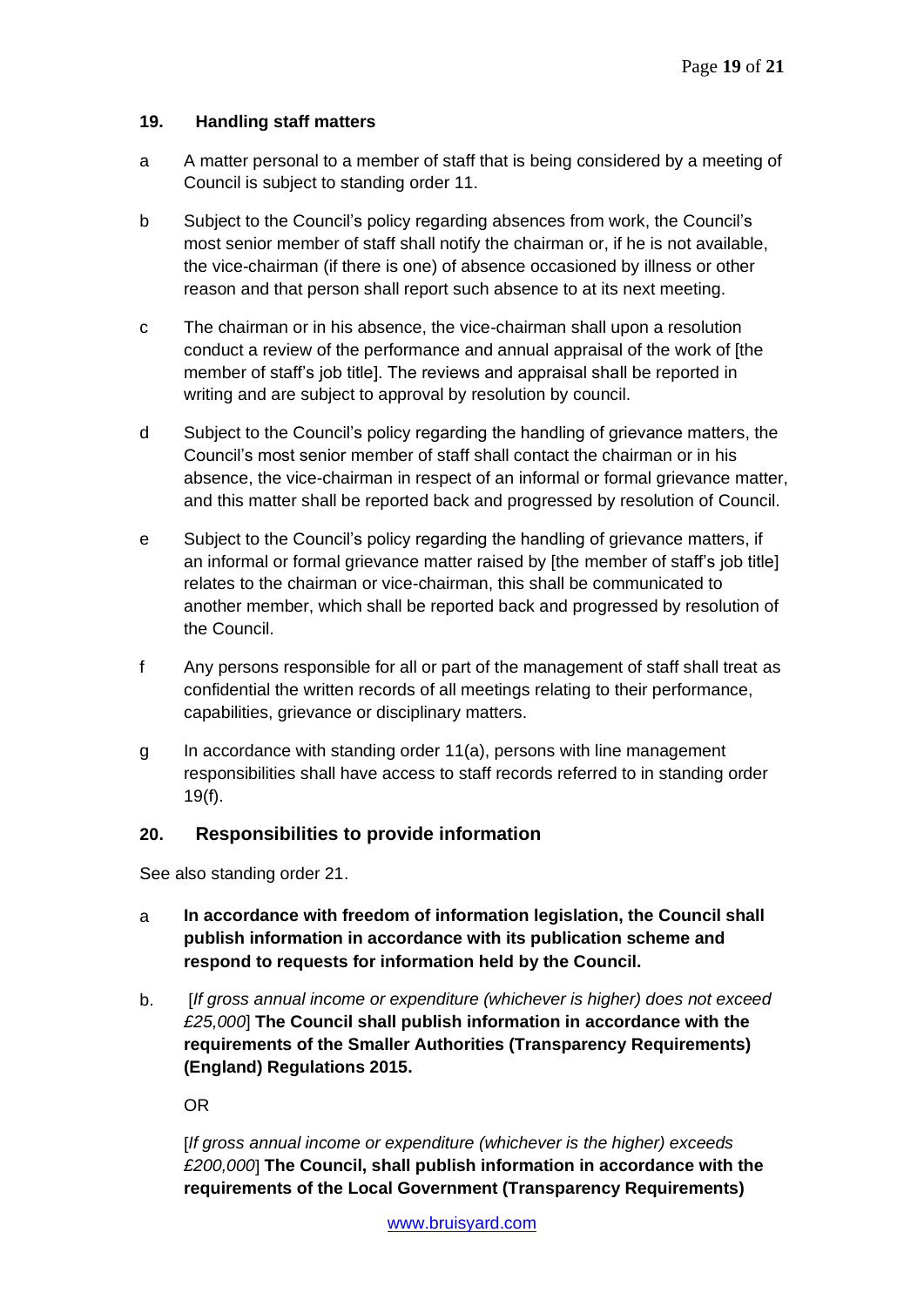### **(England) Regulations 2015**.

#### **21. Responsibilities under data protection legislation**

Below is not an exclusive list. See also standing order 11.

- a The Council may appoint a Data Protection Officer.
- b **The Council shall have policies and procedures in place to respond to an individual exercising statutory rights concerning his personal data.**
- c **The Council shall have a written policy in place for responding to and managing a personal data breach.**
- d **The Council shall keep a record of all personal data breaches comprising the facts relating to the personal data breach, its effects and the remedial action taken.**
- e **The Council shall ensure that information communicated in its privacy notice(s) is in an easily accessible and available form and kept up to date.**
- f **The Council shall maintain a written record of its processing activities.**

#### **22. Relations with the press/media**

a Requests from the press or other media for an oral or written comment or statement from the Council, its councillors or staff shall be handled in accordance with the Council's policy in respect of dealing with the press and/or other media.

#### **23. Execution and sealing of legal deeds**

See also standing orders 15(b)(xii) and (xvii).

- a A legal deed shall not be executed on behalf of the Council unless authorised by a resolution.
- b **Subject to standing order 23(a), any two councillors may sign, on behalf of the Council, any deed required by law and the Proper Officer shall witness their signatures.]**

*The above is applicable to a Council without a common seal.*

# **24. Communicating with district and county or unitary councillors**

- a An invitation to attend a meeting of the Council shall be sent, together with the agenda, to the ward councillor(s) of the District and County Council OR Unitary Council representing the area of the Council.
- b Unless the Council determines otherwise, a copy of each letter sent to the District and County Council OR Unitary Council shall be sent to the ward councillor(s) representing the area of the Council.